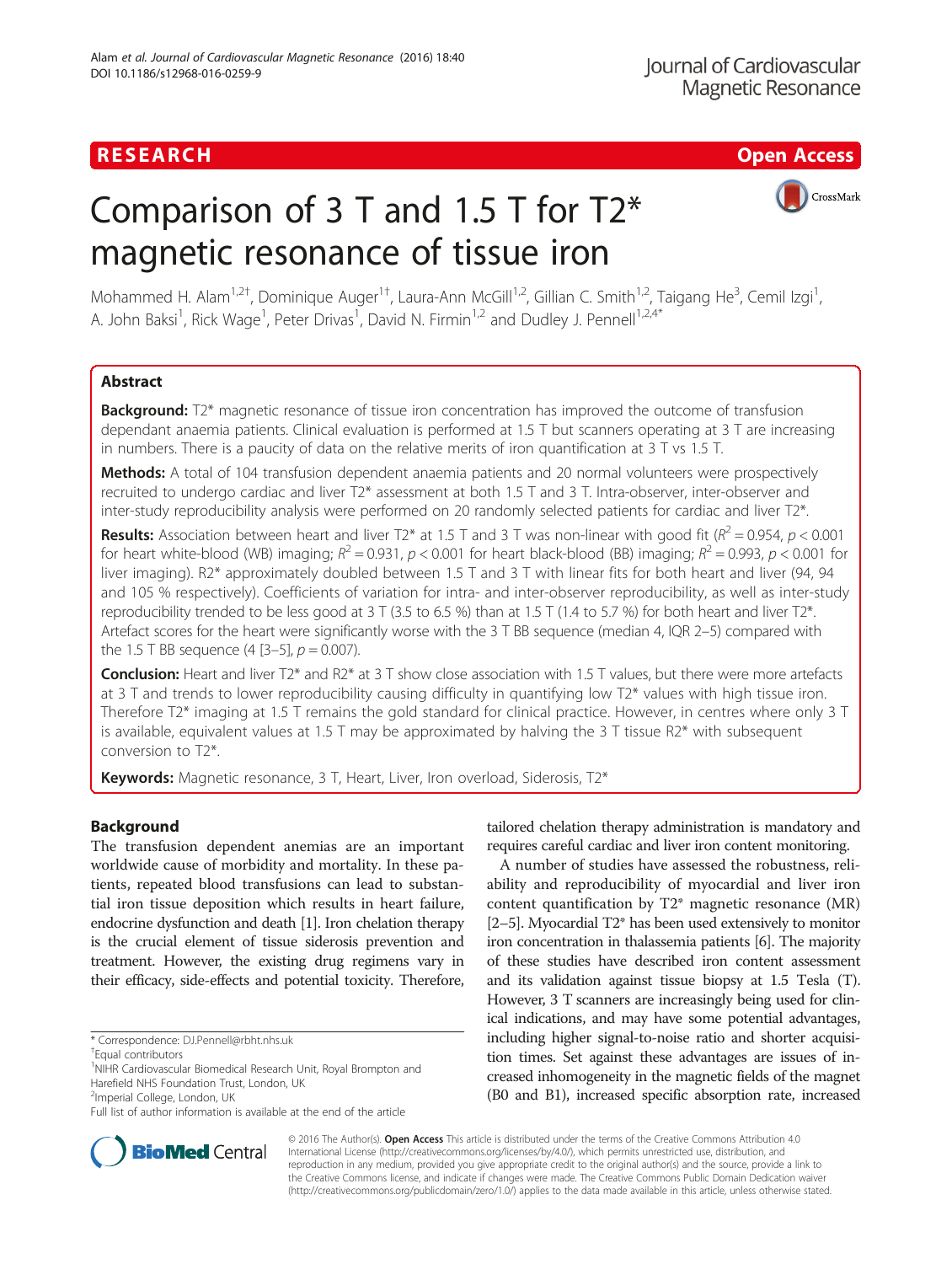<span id="page-1-0"></span>susceptibility artefacts, and T2\* shortening [\[7\]](#page-8-0). There is rather limited data about reproducibility and the comparative robustness of myocardial and liver T2\* and R2\* at 3 T [[8](#page-8-0)–[11](#page-8-0)]. The purpose of this study was therefore to relate T2\* and R2\* at 3 T vs 1.5 T in a substantial sample size over a wide range of tissue iron concentrations, with evaluation of image quality, and reproducibility.

# **Methods**

# Patients and study design

A total of 104 consecutive subjects were prospectively recruited from referrals for siderosis screening. Furthermore, a group of 20 healthy volunteers was included. Patients were already scheduled to undergo T2\* MR myocardial and liver content assessment at 1.5 T for clinical purposes and a research scan at 3 T was performed in addition. Inclusion criteria were: 1) age >18 years old and 2) written and informed consent to participate. Exclusion criteria were: 1) claustrophobia, 2) metallic implants or permanent pacemaker and 3) inability to hold recumbent position for >15 min. The study protocol was approved by North-East Thames ethics committee.

### Image acquisition

The T2\* MR protocol consisted of two parts: 1) Myocardial and liver iron content assessment on a 1.5 T Sonata scanner 2) Repeated myocardial and liver iron burden assessment with a 3 T Skyra scanner (both Siemens Medical Systems, Erlangen, Germany).

# Cardiac iron content

At 1.5 T, a four-element cardiac phase-array coil was used. After routine localizer acquisitions, ECG gated

| <b>Table 1</b> Patient characteristics |  |
|----------------------------------------|--|
|----------------------------------------|--|

| Variables              | Patients         | Controls         | $P$ -value |
|------------------------|------------------|------------------|------------|
|                        | $N = 104$        | $N = 20$         |            |
| Age (years)            | 30 [23-53]       | 35 [26-43]       | 0.41       |
| Gender (Male/Female)   | 55/45            | 10/10            | 0.67       |
| Diagnosis              |                  |                  |            |
| TM                     | 47               |                  |            |
| <b>SCA</b>             | 15               |                  |            |
| Other hemoglobinopathy | 20               |                  |            |
| <b>MDS</b>             | 4                |                  |            |
| Other                  | 18               |                  |            |
| 1.5 T WB Heart T2*     | 30.3 [22.6-36.8] | 32.3 [28.9–36.7] | 0.20       |
| 3 T WB Heart T2*       | 18.5 [11.8–24.3] | 20.5 [18.3-24.3] | 0.14       |
| 1.5 T I iver $T2*$     | $4.2$ [1.8–8.6]  | 25.8 [23.1-28.0] | < 0.001    |
| 3 T Liver T2*          | $2.3$ [0.9-4.7]  | 17.3 [14.8-21.4] | < 0.001    |

Data are expressed as median [interquartile range]. SCA sickle cell anemia, MDS myelodysplasia syndrome, TM thalassemia major, WB white blood

single breath hold multi-echo white blood (WB) and black blood (BB) sequences were acquired at a single mid-ventricular short axis slice with a 10 mm thickness at eight separate echo times (2.6–16.74 ms, at 2.02 ms increments). Both WB and BB sequences used a flip angle of 35°, a matrix of  $128 \times 256$  pixels, a field of view (FOV) of 40 cm, repetition time of 20 ms between each radiofrequency pulse and a sampling bandwidth of 810 Hz per pixel. For WB imaging, all echo times were acquired exactly after the ECG R wave trigger. For BB sequence acquisition, the double inversion pulses were applied at the R wave trigger and the inversion time was set to extend into diastole.



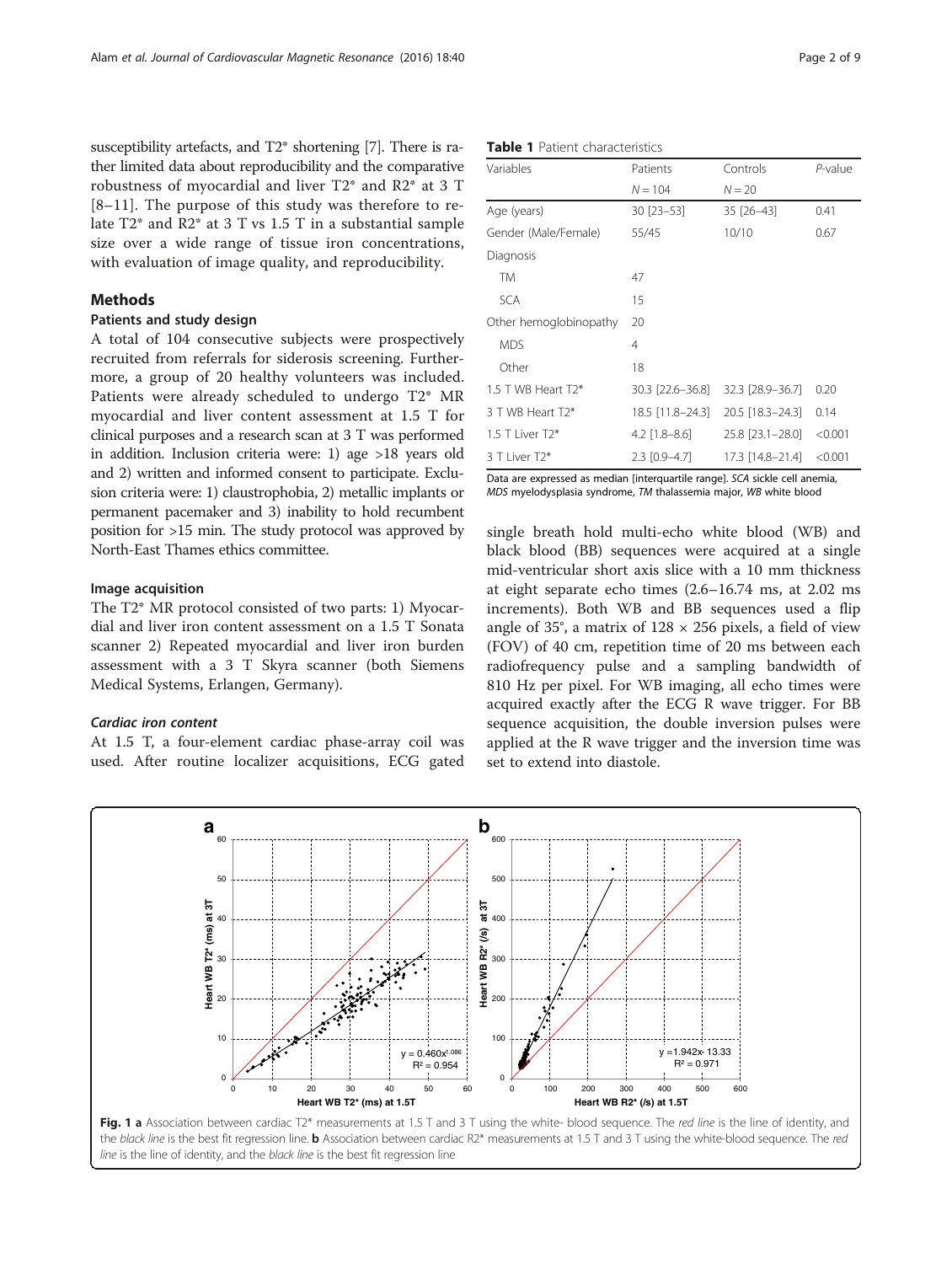<span id="page-2-0"></span>

At 3 T, similar sequences were run on each patient. For WB iron content assessment, echo time ranged from 2.69 ms to 18.86 ms with 2.31 ms increments with a matrix of  $256 \times 256$  pixels and a FOV of 40 cm. For the BB acquisition, echo times ranges from 1.57 ms to 17.74 ms with similar time increments, matrix size and FOV size. An acceleration factor of 2 was applied on all sequences. A small shimming box was used over the heart to optimize the gradients settings and minimize artefacts.

#### Liver iron content

At 1.5 T, a single transaxial 10 mm thick slice through the center of the liver was acquired at a succession of 20

echo times ranging from 0.97 ms to 13.89 ms with 0.68 ms increments, using a non-ECG-gated gradient echo sequence with a flip angle of 20°, a matrix of  $128 \times 128$  pixels a 40 cm FOV and a sampling bandwidth 1950 Hz per pixel. The TR between 2 RF pulses was 200 ms. A four channel-channel array coil was used.

At 3 T, sequence parameters were comparable. Echo time ranged from 1.0 ms to 16.5 ms with 1.41 ms increments. Matrix size was  $128 \times 128$  pixels. Acceleration factor two was applied on all acquisitions. As for cardiac T2\* and R2\*, a small shimming box was used over the liver to improve image acquisition quality.



regression line. **b** Association between liver R2\* measurements at 1.5 T and at 3 T. The red line is the line of identity, and the black line is the best fit regression line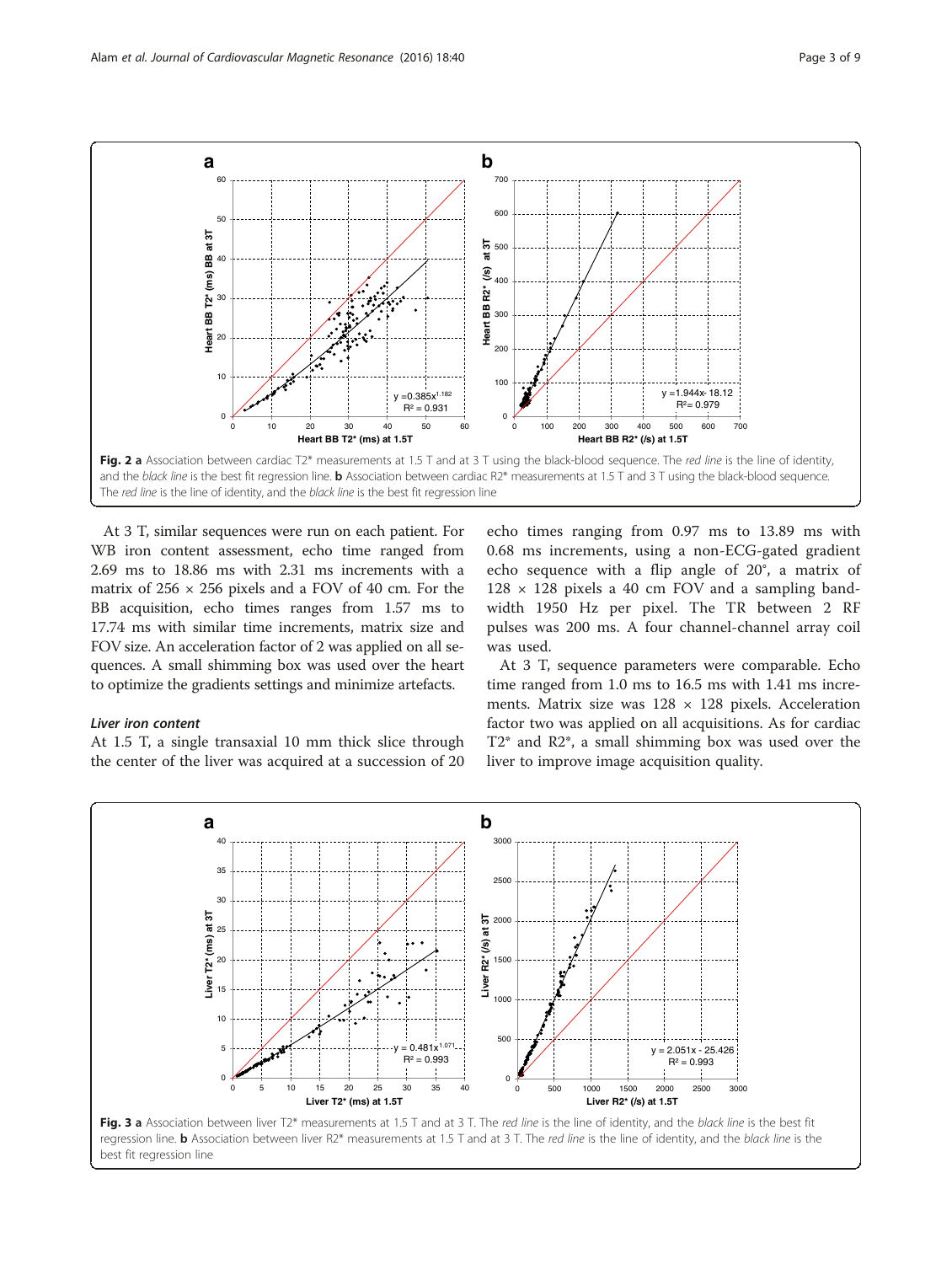<span id="page-3-0"></span>

# Iron content quantification

The analysis of myocardial and liver T2\* has been described elsewhere [\[4](#page-8-0), [12](#page-8-0)]. In brief, dedicated software (Thalassaemia tools, a plug-in of CMRtools, Cardiovascular Imaging Solutions, London) was used. The entire thickness of the cardiac interventricular septum and a large region of interest within the liver parenchyma without blood vessels were selected to measure signal intensity (SI) at each echo time. The SI was plotted against echo time and a mono-exponential trendline was fitted to the decay curve to derive T2\* according to this equation:

 $SI = SI_0$ :  $e^{-TE/T2*}$ 

T2\* was subsequently transformed into its reciprocal R2\* according to the equation:

 $T2* = 1000/R2*$ 

Curve fitting was done according to the truncation method [[13](#page-8-0)]. In patients with cardiac  $T2^* < 10$  ms or liver T2\* < 3.3 ms at 1.5 T, a second-moment noise-corrected model was used [\[14\]](#page-8-0). Cardiac T2\* image quality was prospectively evaluated for each acquisition according to the following scoring scale: 0-unusable: uninterpretable images, 1-poor: heart just discernible, 2-average: severe septal artefact, 3-good: moderate septal artefact, 4-very good: mild septal artefact: 5-excellent: no septal artefact. Higher scores therefore indicated less artefact and higher image quality.

# Reproducibility

In order to compare reproducibility at 1.5 T and at 3 T, a group of 20 patients was selected for inter-observer, intra-observer variability and for inter-study variability. The 20 selected patients had levels of myocardial and liver siderosis that covered the entire range of the disease (from absent to severe iron overload). For intraobserver variability, the same investigator was asked to reassess myocardial iron content on WB and BB sequences and liver iron at 1.5 T and 3 T within a month

Table 2 Coefficients of variation and intra-class correlation for intra-observer reproducibility of T2\* measurements according to acquisition sequence and magnetic field strength

|         | Heart  |                        |           |                        | Liver  |                        |
|---------|--------|------------------------|-----------|------------------------|--------|------------------------|
|         | WB     |                        | <b>BB</b> |                        |        |                        |
|         | CoV    | ICC (95 % CI)          | CoV       | ICC (95 % CI)          | CoV    | ICC (95 % CI)          |
| $1.5$ T | 3.19 % | $0.999(0.998 - 1.000)$ | 1.54 %    | $1.000(0.999 - 1.000)$ | 1.98 % | $0.953(0.890 - 0.980)$ |
| 3T      | 3.54 % | $0.999(0.997 - 1.000)$ | 3.62%     | $0.999(0.999 - 1.000)$ | 3.62 % | $0.999(0.997 - 1.000)$ |

BB Black Blood, CI Confidence Interval, CoV Coefficient of Variation, ICC Intra-class Correlation, WB White Blood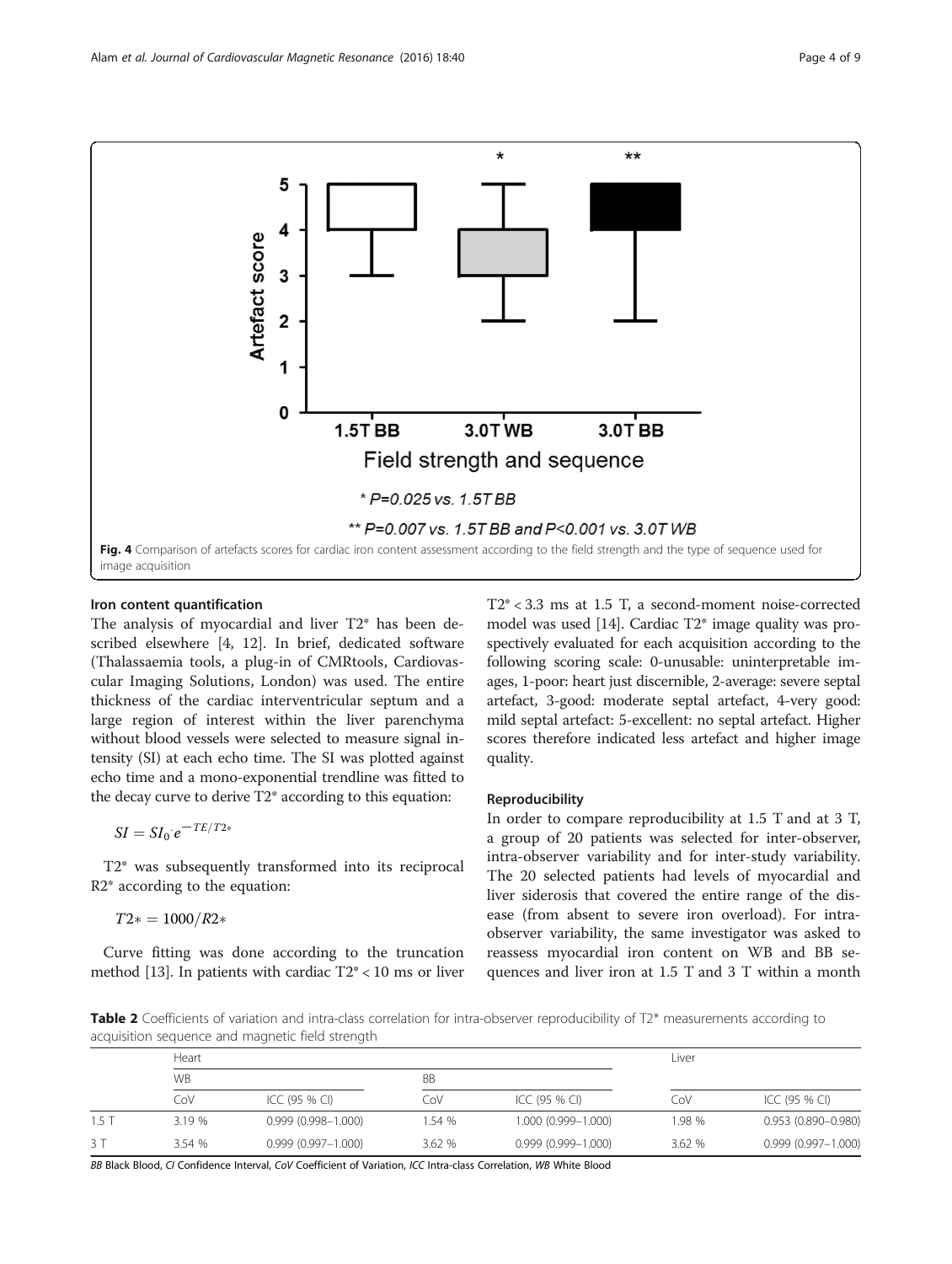<span id="page-4-0"></span>

after the first scan. For inter-observer variability two investigators experienced in MR iron content evaluation separately reported T2\* at each sequence at 1.5 T and 3 T for each selected patient. Finally, patients underwent a repeated 3 T cardiac and liver iron content evaluation after a period of 1 h after the previous scan, for interstudy reproducibility assessment.

### Statistical analysis

Imaging data were not normally distributed and are therefore expressed as median (interquartile range). Comparison of T2\* and R2\* values between normal volunteers and iron overload patients was performed with Mann-Whitney  $U$ -test. Association between  $T2^*$  and R2\* values according to different sequence acquisition and field strengths were evaluated with the Spearman's correlation coefficient with 95 % confidence interval (CI) or non-linear regression when appropriate. Cardiac artefact scoring between different acquisitions and field strengths were compared using a Chi-Square test.

Coefficients of variation (CoV) and intra-class correlation (ICC) (with 95 % CI) analysis were conducted to assess inter- and intra-observer variability in addition to inter-study variability of cardiac and liver T2\* values at 1.5 T and 3 T. For ICC, an alpha two-way mixed model with absolute agreement analysis was used. Statistical comparison between BB sequence inter-and intraobserver and inter-study reproducibility at 1.5 T and at 3 T was performed using the squared difference between the 2 observations as an estimate of between subjects variance and was multiplied by 2. A paired T-Test was done to compare the different squared difference. When appropriate, the squared differences were log transformed to allow T-test use. When the difference was zero, it was replaced by half of the next value before log transformation [[15](#page-8-0)]. Finally, Bland-Altman plots were generated to further describe the reproducibility of T2\* measurements at 3 T [[16\]](#page-8-0). A  $P$ -value <0.05 was considered significant. All analyses were done using SPSS software version 22.0.0, IBM, Chicago, Illinois, USA.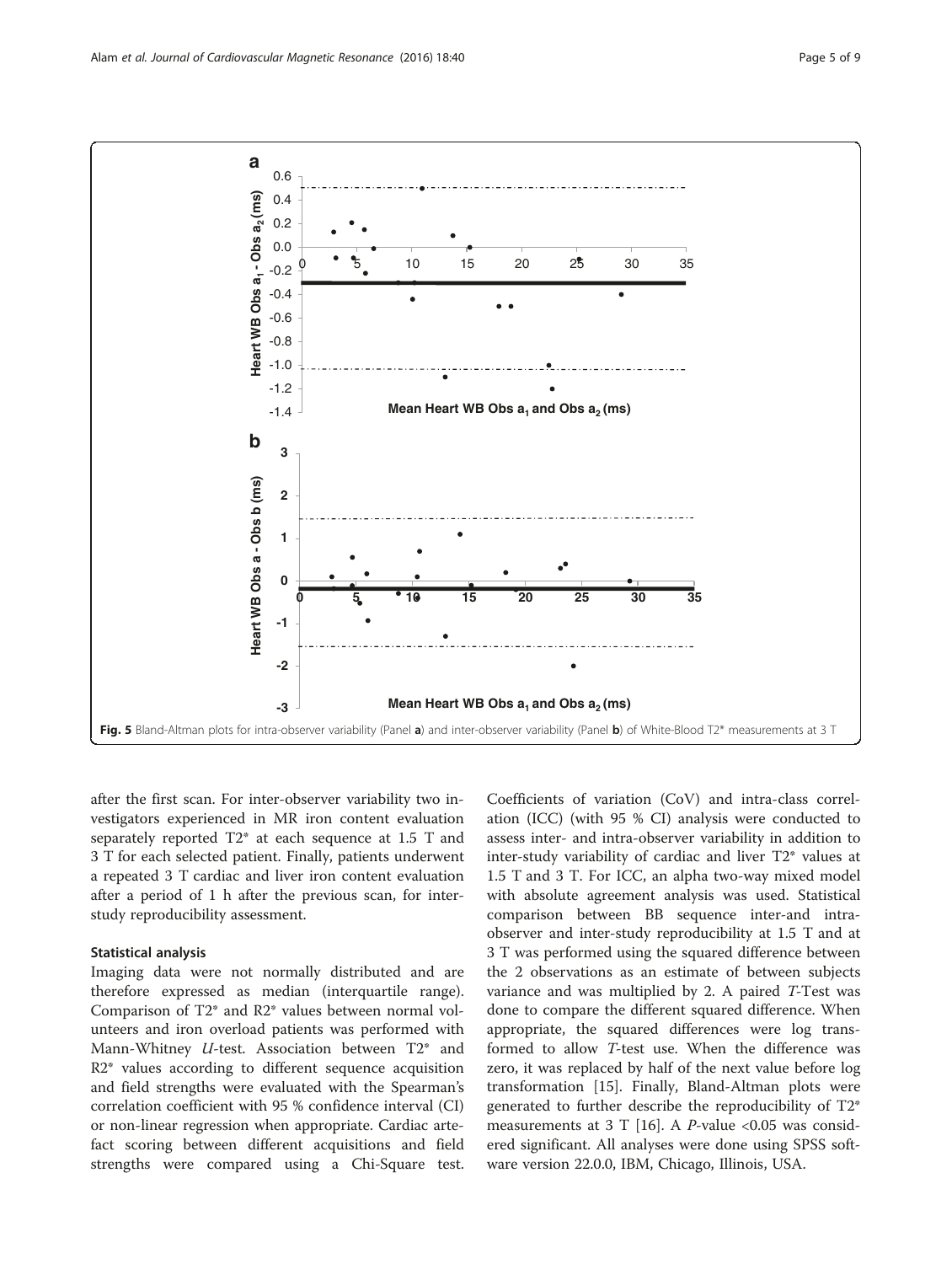<span id="page-5-0"></span>

#### Results

# Patient characteristics and comparison with healthy volunteers

A total of 124 subjects were included in the analysis. Demographics, clinical characteristics and median heart and liver T2\* measurement at 1.5 T and at 3 T in both iron overload ( $n = 104$ ) and normal ( $n = 20$ ) patients are shown in Table [1](#page-1-0). β-thalassemia major was present in 45 %. In the patients with iron overload, median age was 30 (23–53) years old. The majority of patients (73 %) were treated with at least one iron chelating agent. There were 7 patients with severe cardiac iron overload (cardiac  $T2^* < 10$  ms at 1.5 T), and 45 patients with severe liver iron overload (liver T2\* < 3.3 ms at 1.5 T). Liver acquisitions were not performed in 4 patients due to a temporary scanner fault not related to the research.

Association between cardiac T2\* and R2\* at 1.5 T and 3 T Using the WB sequence, the relationship between T2\* values at 1.5 T and 3 T for the heart was non-linear with good fit  $(R^2 = 0.954, P < 0.001)$  (Fig. [1a\)](#page-1-0). There was good linear correlation between R2\* values at 1.5 T and at 3 T with the WB sequence  $(R^2 = 0.971,$  $P < 0.001$ ) (Fig. [1b\)](#page-1-0) with near doubling (94 %) of R2<sup>\*</sup> values at 1.5 T. Association between T2\* and R2\* values at 1.5 T and 3 T using the BB sequence are displayed in Fig. [2a](#page-2-0) and [b](#page-2-0). The relationship between BB T2\* values at 1.5 T and 3 T was non-linear with good fit  $(R^2 = 0.931, P < 0.001)$ . Good linear correlation was found for BB R2\* measurements at 1.5 T and at 3 T  $(R^2 = 0.979, P < 0.001)$  again with near doubling  $(94 \%)$  of R2\* values at 1.5 T.

Association between liver T2\* and R2\* at 1.5 T and at 3 T Regression graphs between T2\* and R2\* at 1.5 T and 3 T for the liver are displayed in Fig. [3a](#page-2-0) and [b.](#page-2-0) For T2\*, an excellent non-linear fit was found between the values obtained at 1.5 T and at 3 T ( $R^2$  = 0.993,  $P$  < 0.001). Similar to heart R2\* values, excellent linear correlation was found between R2\* values at the two different field strengths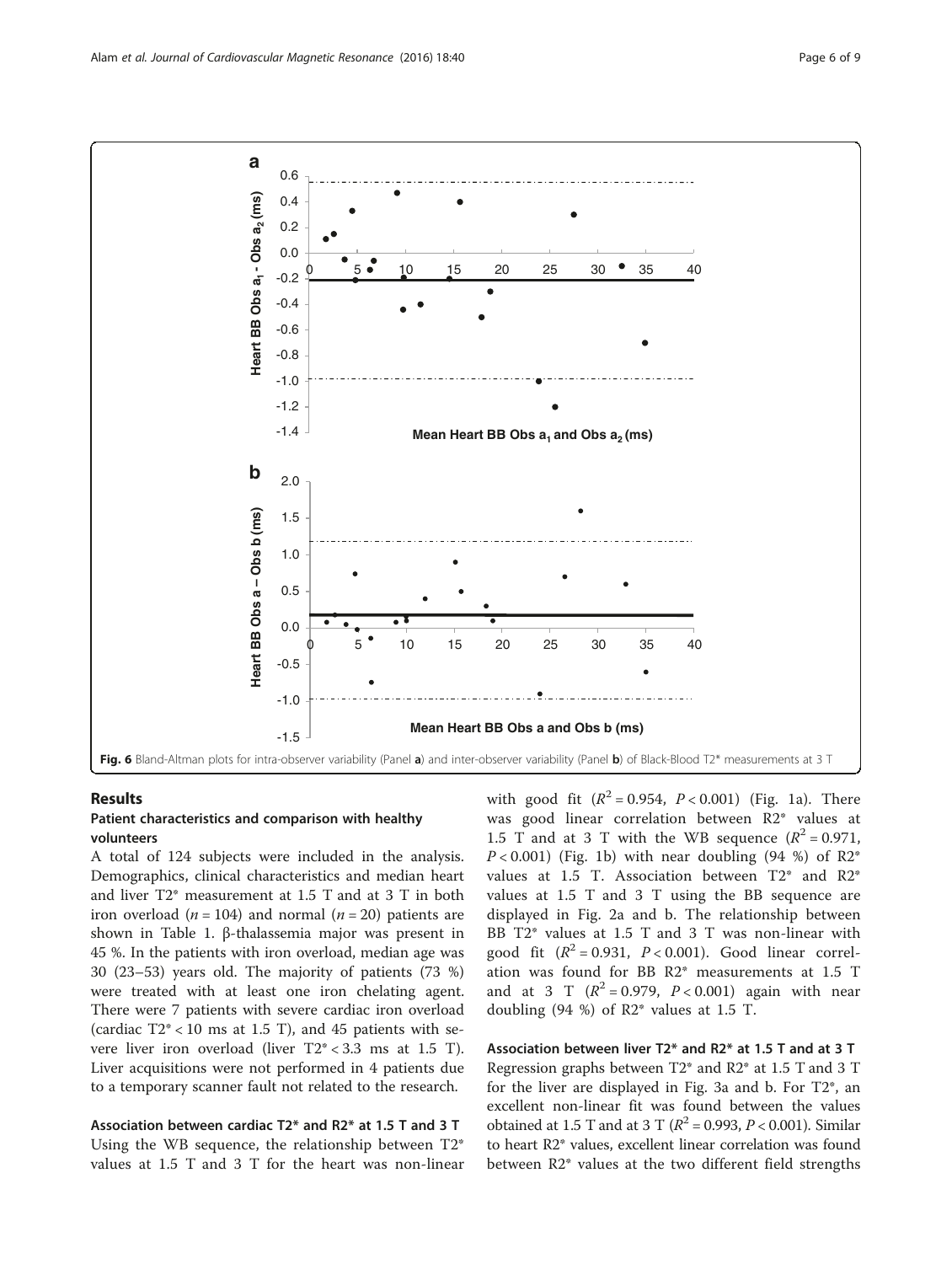<span id="page-6-0"></span>

 $(R^2 = 0.993, P < 0.001)$  with an increase of 105 % in R2<sup>\*</sup> from 1.5 T to 3 T.

# Artefact scores

Median artifact score was 4 (4–5) with the 1.5 T BB sequence,  $4(3-4)$  with the 3 T WB sequence and  $4(4-$ 5) with the 3 T BB sequence. The artifact score was significantly higher (higher indicates less artefact) with the BB sequence at 1.5 T than with the WB sequence at 3 T  $(P = 0.025)$  and the BB sequence at 3 T  $(P = 0.007)$ .

Moreover, the artefact score was significantly superior with the BB sequence at 3 T than with the WB sequence at 3 T  $(P < 0.001)$  (Fig. [4\)](#page-3-0).

# Reproducibility

The evaluation of T2\* intra-observer variability is shown in Table [2.](#page-3-0) There was excellent agreement between the repeated measurements in all sequences at both 1.5 and 3 T, with mildly increased CoV (inferior reproducibility) at 3 T compared to 1.5 T. The Bland-Altman plots

Table 3 Coefficients of variation and intra-class correlation for inter-observer reproducibility of T2\* measurements according to acquisition sequence and magnetic field strength

|         | $\tilde{}$<br>$\tilde{}$<br>Heart |                        |           |                        | Liver  |                        |
|---------|-----------------------------------|------------------------|-----------|------------------------|--------|------------------------|
|         | <b>WB</b>                         |                        | <b>BB</b> |                        |        |                        |
|         | CoV                               | ICC (95 % CI)          | CoV       | ICC (95 % CI)          | CoV    | ICC (95 % CI)          |
| $1.5$ T | 3.34 %                            | $0.999(0.998 - 1.000)$ | 2.76 %    | $0.999(0.999 - 1.000)$ | 4.24 % | 1.000 (0.999-1.000)    |
| 3 T     | 5.50 %                            | $0.998(0.990 - 0.998)$ | 4.01 %    | $0.999(0.998 - 1.000)$ | 3.96 % | $0.999(0.996 - 1.000)$ |

BB Black Blood, CI Confidence Interval, CoV Coefficient of Variation, ICC Intra-class Correlation, WB White Blood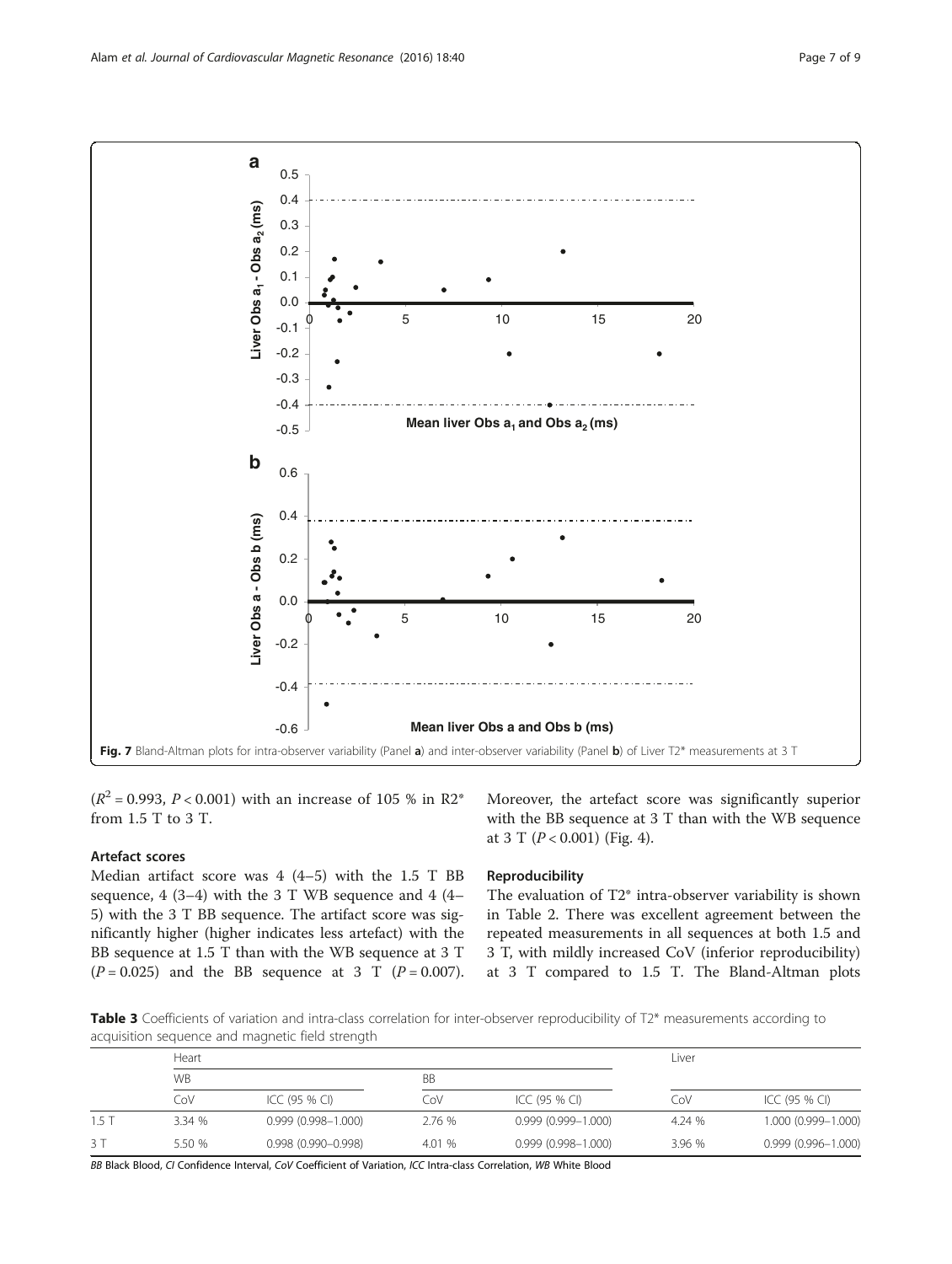|      | Cardiac   |                        |           |                        |        | Liver               |  |
|------|-----------|------------------------|-----------|------------------------|--------|---------------------|--|
|      | <b>WB</b> |                        | <b>BB</b> |                        |        |                     |  |
|      | CoV       | ICC (95 % CI)          | CoV       | ICC (95 % CI)          | CoV    | ICC (95 % CI)       |  |
| 1.5T | 5.55 %    | $0.996(0.989 - 0.998)$ | 4.55 %    | $0.994(0.985 - 0.998)$ | 5.69 % | 0.979 (0.949-0.992) |  |
| 3 T  | 7.68 %    | 0.970 (0.926-0.988)    | 6.48 %    | $0.996(0.990 - 0.998)$ | 6.31 % | 0.998 (0.993-0.999) |  |

Table 4 Coefficients of variation and intra-class correlation for inter-study reproducibility of T2\* measurements according to acquisition sequence and magnetic field strength

BB Black Blood, CI Confidence Interval, CoV Coefficient of Variation, ICC Intra-class Correlation, WB White Blood

confirm that there was no systemic bias in repeated assessment of T2\* at 3 T by the same observer (Figs. [5a,](#page-4-0) [6a](#page-5-0), [7a\)](#page-6-0).

Table [3](#page-6-0) displays the CoV and ICC for estimation of T2\* inter-observer variability. There was excellent agreement between the two observers. Bland-Altman plots confirms the agreement between the observers at 3 T (Figs. [5b](#page-4-0), [6b](#page-5-0) and [7b](#page-6-0)) without the presence of systematic bias. Finally, inter-study reproducibility was excellent as shown in Table 4. CoV was found to be slightly inferior at 3 T than at 1.5 T. Overall, at 3 T, the BB imaging sequence had less variability of cardiac T2\* measurements than the WB sequence but this did not achieve statistical significance (Table 5).

# **Discussion**

The main findings of the study are: a) T2\* shortening and increased B0 and B1 inhomogeneities may make T2\* quantification at 3 T difficult in high iron loading; b) The correlations between T2\* and R2\* values between 1.5 T and 3 T are high; c) Good image quality was achieved at 3 T but was associated with significantly more artefacts than conventional BB 1.5 T imaging; d) There was a trend towards T2\* measurements at 3 T being less reproducible than at 1.5 T.

To our knowledge, this is the largest study of transfusion dependent patients reporting the association between T2\* and R2\* values at 1.5 T and 3 T. Meloni reported on 38 patients transfusion dependent patients and showed good correlation between WB mid-ventricular septal cardiac R2\*at 1.5 T and 3 T ( $R^2 = 0.934$ ) [\[8](#page-8-0)]. The authors also reported on the correlation between liver R2\* at 3 T vs 1.5 T. Unfortunately, in their study the data from five patients with high iron overload (high R2\*) had to be excluded to respect the best-fit correlation analysis.

Table 5 Reproducibility of Black Blood T2\* at 1.5 T and 3 T

| Test           | Geometric Mean (95 % CI) of Squared<br>difference | $P$ -value            |      |
|----------------|---------------------------------------------------|-----------------------|------|
|                | T <sub>2</sub> * BB 1.5 T                         | $T2*BB3T$             |      |
| Intra-Observer | $0.04$ $(0.02, 0.09)$                             | $0.07$ $(0.03, 0.15)$ | 0.26 |
| Inter-Observer | $0.04$ $(0.01, 0.12)$                             | $0.07$ $(0.02, 0.21)$ | 0.18 |
| Inter study    | $0.26$ $(0.08, 0.80)$                             | $0.28$ $(0.09, 0.82)$ | 0.94 |

The present study includes all 45 patients with severe liver iron overload at 1.5 T and used a second order truncation method to obtain reliable T2\* values at 3 T in all these patients, with good associations between 1.5 T and 3 T values [\[14](#page-8-0)].

Guo quantified liver and cardiac T2 and T2\* at 3 T in 24 patients and eight normal subjects [[9\]](#page-8-0). The T2\* value could not be reliably be determined using their BB 3 T T2\* protocol in certain severely iron overloaded patients with heart or liver  $T2^* < 2$  ms (heart  $n = 6$ ; liver  $n = 8$ ). Thus, reliable 3 T T2\* values in high-risk patients were not always obtainable. Storey also expressed concerns over  $T2^*$  and  $R2^*$  quantification at 3 T [[10](#page-8-0)]. Indeed, inadequate shimming and the ultrashort echo times needed to appropriately assess very low T2\* at 3 T may produce inaccuracies in T2\* quantification. Moreover, the increase in RF power deposition at 3 T limits the capacity to increase RF gradients. Our study also showed that cardiac 3 T T2\* acquisition is associated with poorer image quality (artefact scores lower) for both WB and BB which resulted in less good reproducibility at 3 T than at 1.5 T. This important issue may hamper patient care and therefore T2\* assessment at 1.5 T remains the clinical test of choice. At centres where only 3 T scanners are available, then it would be reasonable to convert the 3 T value for T2\* to a value that approximates to what would be expected at 1.5 T, but safeguards must be in place to ensure that the T2\* value at 3 T has been obtained without compromise related to artefact and analysis. This is best performed by halving the R2<sup>\*</sup> value at 3 T and divide into 1000 to estimate the T2\* equivalent at 1.5 T. Another possible approach to assessing iron loading at 3 T is to use native T1 mapping, but this needs further research [[17](#page-8-0)].

# Limitations

The present study was conducted in a single centre with experience in T2\* assessment. The relatively low CoV and high ICC values obtained should ideally be compared to the reproducibility data from other centres. One advantage conferred by 3 T MR may not have been fully explored in the present study, which is the possible increase of the acceleration factor and consequent shortening of the acquisition time. Such an